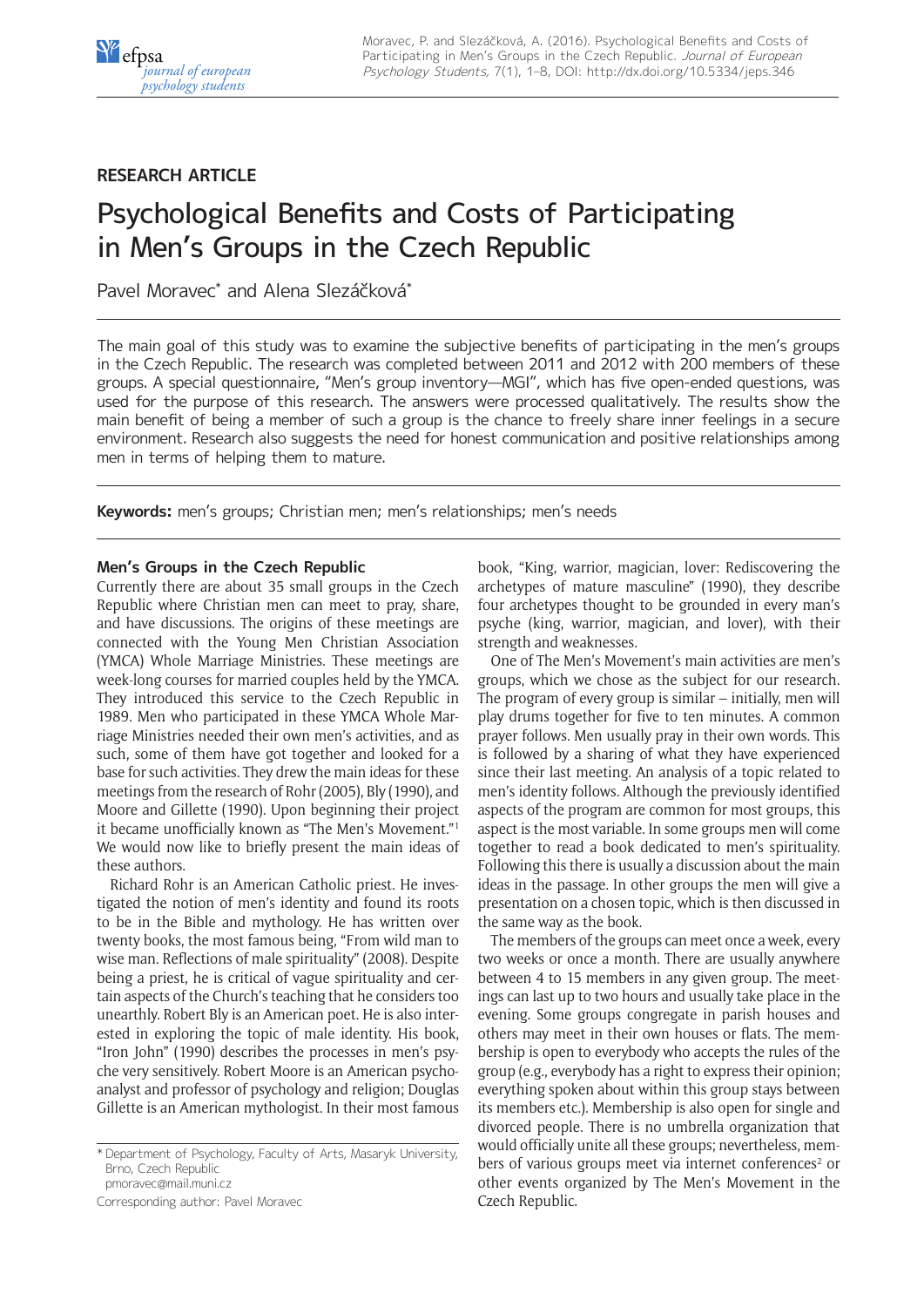#### **Men's Groups Research**

There is not any specific psychological research relating to men's Christian groups in the Czech Republic thus far. The Australian psychotherapist Biddulph (2010) describes the existence of men's groups in a variety of countries all over the world. He perceives the main benefit of men's groups to be supporting men to inspect their own inner world (Biddulph, 2010). An Australian meta-analysis by McCalman et al. (2010) summarizes the results of six Australian studies from 2002 to 2008 about indigenous men's groups in Australia. The authors researched native Australians' men's groups and their supportive tools. Their research was conducted using the method of Participatory Action Research that is based on the presumption that chosen members of the group will carry out the research (in this case: two). This study demonstrated the utility of men's groups, which teach their members respect, responsibility and increased wellbeing for themselves and their families (McCalman et al., 2010).

Golding, Foley, Brown, and Harvey (2007) investigated senior men's groups in Australia. These groups are open to older and isolated men, especially those who are considered to have difficulties in engaging in work, education or training initiatives. Golding et al. (2007) describe these groups as a new and important Australian phenomenon. Results of this study illustrated the relevance of men's groups in Australia for the wellbeing of their members – especially in regards to their health, their social enjoyment, their capacity for learning and their ability to contribute to their community (Golding et al., 2007).

Whereas Australian studies were based on qualitative approaches, most studies investigating American origin have used a quantitative methodology (Whorley & Addis, 2006). Mahalik and Lagan (2001) explore the relationship between religion, wellbeing, and the ability to manage stress by group members. Results showed significant relationships between the measures assessing gender role conflict and stress, and those assessing religiosity and spiritual wellbeing.

The influence of group membership on one's psychological wellbeing was investigated in our pilot studies (Moravec & Dosedlová, 2014). The answers to the stated questions were processed by analysing the content of these questions. In this study we used clustering, counting, and relation searching (Neuendorf, 2002). We tried to assign respondent's answers to categories of wellbeing as defined by Ryff's (1989). In her model of wellbeing, Ryff distinguishes the following six dimensions: (a) Self-acceptance, (b) Positive relations with others, (c) Autonomy, (d) Environmental mastery, (e) Purpose in life, and (f) Personal growth. The dimension of Selfacceptance (a) not only relates to the idea of a positive self-image, but also an acceptance of one's positive and negative qualities. Positive relations (b) involve the ability to empathise, love deeply and create friendships (i.e., an ability to love). Autonomy (c) characterizes qualities such as self-determination, independence, or other behaviour related examples. A mature person finds his inner value inside himself and does not take others' esteem into account to a great extent. Environmental mastery (d) is grounded in one's ability to change the environment according to one's psychological needs and as such change the world through his activities. Looking for a Purpose in life (e) helps people face their troubles and suffering. Personal growth (f) is tied to self-realization. This element of positive functioning is dynamic and includes a continuous process of developing one's own abilities (Ryff, 1989).

Our results illustrate that the evaluation of group benefits in the context of wellbeing were related to Positive relations (b) above the other dimensions (66% of respondents). Respondents' statements indicate that the meaning of the group for them is the development of mutual relations, and support for each other. The second most referred to dimension was the finding of Purpose in life (e) (36%). Common prayer was appreciated in the group and members mentioned that membership helps them in their faith and to widen their spiritual horizons. The Self-acceptance (a) dimension (18%) finished in third place: the fact that other members go through similar problems supported the members in their own personal development and in overcoming uncertainties. Following this, we find the dimension of Autonomy (c) (4% of men). Membership in the group helps men to be themselves. The group is a place where they can rest and where they are able to gather strength for life. The dimension of Personal Growth (f) received the same response (4% of respondents). Respondents described that the group helps them to be mature. Four percent of respondents also related to the Environmental mastery (d) category. In their opinion, groups offer them a place to rest.

#### **The Aim of the Present Study**

In the present study we aimed to get a deeper and more comprehensive insight into the theme surrounding the men's groups in the Czech Republic. We examined the psychological benefits for men who participate in these groups. We also analyzed the aforementioned negatives of the groups. We compared our results with other relevant studies. Our research question is: "What are the psychological benefits and costs of men participating in men's groups in the Czech Republic?"

#### **Method**

#### **Participants**

Research on men's groups has not yet been conducted in the Czech Republic. Our study was conducted between October 2011 and May 2012. The research sample consists of the Christian Men's Group members who were cooperative and those of whom we were able to contact. The leaders of the Czech groups were contacted via a notice in an internet conference. We tried to meet as many groups as possible, and were successful in 10 cases. One hundred and twenty two respondents (61% of the respondents) were questioned in that way. Groups that were not able to meet with us personally (usually because of a long distance or a small amount of regular participants) were addressed via e-mail. We sent research questions to every leader with a request for them to be answered at home or at the group meeting.

We collected answers from 200 respondents. The average age was 42 (*SD =* 9.07, ranging from 23 to 69 years). Regarding marital status, 80 % of participants were married, 15% single, and 4% divorced or married more than once. Regarding the time duration of the attendance at the group, the shortest time of attendance was 1 year and the longest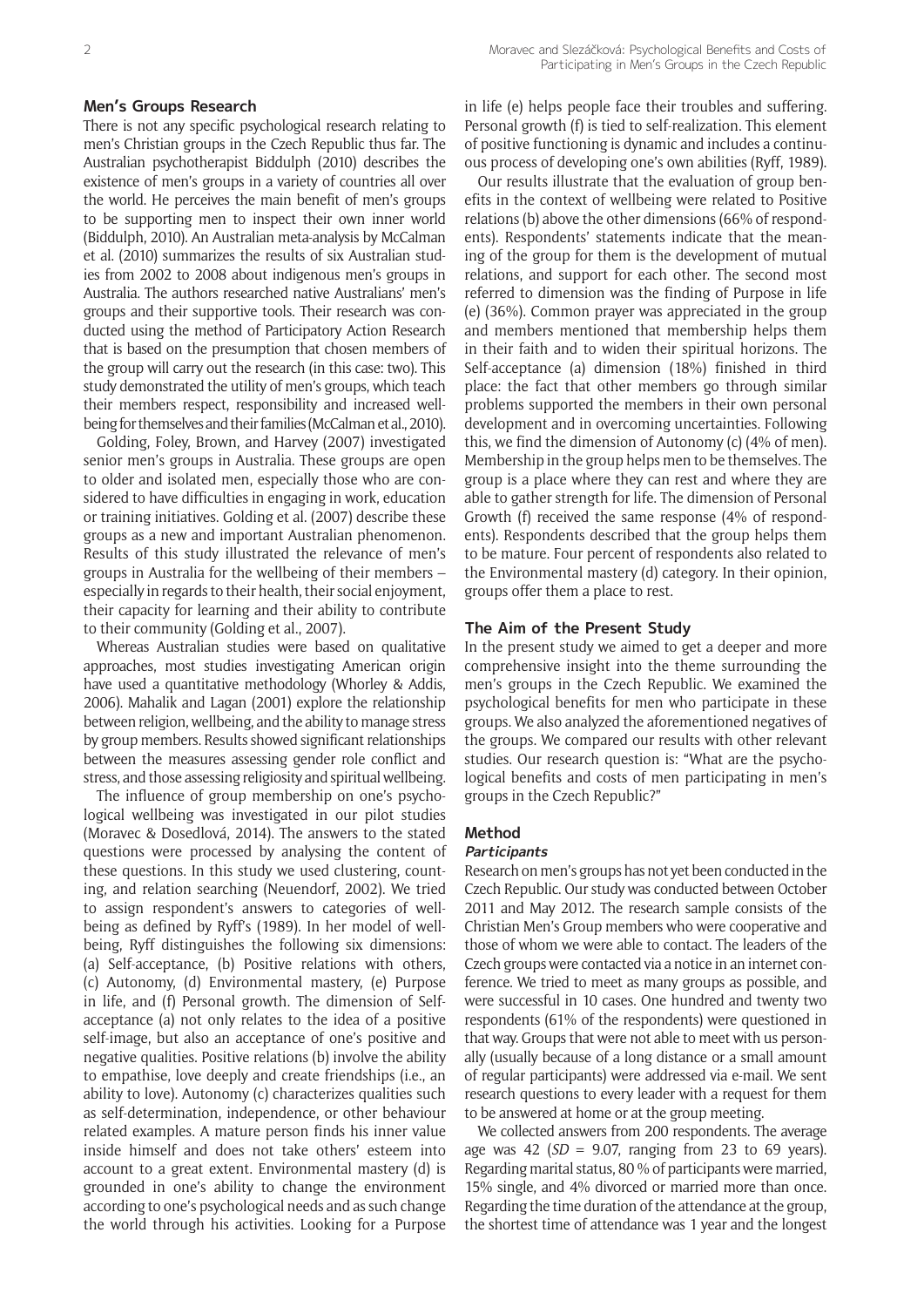11 years. The average time duration of the attendance at the group was 3.90 years (SD = 2.72). 8% of the groups meet once a week, 52% of the groups once every two weeks, 38% once a month, and 2% less than once a month.

#### **Measures**

The "Men's group inventory – MGI" was used (Moravec, 2013). After assessing basic demographical information, five questions open-ended questions were asked:

- 1. "Try to describe in several sentences, what the group gives you (what is the benefit of meeting in the group for your life/relationships/work/practical life of husband, man. . .)."
- 2. "Try to mention briefly, what difference you feel between the time when you didn't attend any men's group and the present time."
- 3. "Try to describe in several sentences, what you miss in the group."
- 4. "Try to describe in several sentences, what bothers you in the group."
- 5. "Is there something you have to give up because of the membership of the group?"

Question 1 is the fundamental question in terms of describing the benefits of attendance at the group. We wanted to know how membership of the group helps each respondent in his relationships, especially in his role as a husband and father. The second question encourages reflecting on the benefits of participating in the group by comparing the difference between the present point and the point at which the respondent was not participating in the group. Questions three to five are about the cost of participation in the group – what the respondent misses,

**Category created** 

We tried to incorporate these ethical considerations into our research (Wiling, 2008): respondents were fully informed about the research; they agreed with participation in the research; and they were free to withdraw from participation in the research at any point. The answers were processed anonymously, and afterwards the respondents were provided with their results.

#### **Method of Analysis**

An exploration approach was used in this study. We used the method of grounded theory (Straus & Corbin, 1990). Answers to the given questions were analyzed, common themes were integrated, common categories were created, and they were then selected by a common name. In cases where one answer contained two or more elements that could be classified into more than one category, we divided that answer, and each part was put into the appropriate category. The frequencies of categories of respondents' answers were counted. Because some of the answers were divided, the summary of the percentages for the categories is not one hundred percent. The coding was created by two authors.

#### **Results**

#### **The Perceived Benefits of Participating in Groups for its Members**

The first question was: 'Try to describe in several sentences, what the group gives you (what is the benefit of meeting in the group for your life/relationships/work/ practical life of husband, man . . .'). Nine common categories were created. **Table 1** shows an overview of category frequency and examples.

| Category created<br>from the answers              | Percentage<br>of answers | <b>Examples of answers</b>                                                                                                                                                                                                                                                                             |
|---------------------------------------------------|--------------------------|--------------------------------------------------------------------------------------------------------------------------------------------------------------------------------------------------------------------------------------------------------------------------------------------------------|
| (a) Safe area for<br>sharing inner<br>experiences | 44                       | "When I discovered, that we are on the same boat, asking similar questions, struggling<br>similar fights, I started to see my problems in a different way. Men are a real support for me."<br>"The possibility to share my spiritual life with others. My losses, my falls, but also my<br>pleasures." |
| (b) Support from<br>others                        | 37                       | "I am looking here for support and patterns how to be a good man, husband and father."<br>"Support from men who are on the right track in their families, parishes, and in the society."                                                                                                               |
| (c) Help in the faith                             |                          | 21 "I am strengthened by the praying with other men. We give over our anxieties and<br>weaknesses to God and He really changes them."<br>"Common men's prayer has its own depth, which I admire the most."                                                                                             |
| (d) Broadening of<br>horizons                     | 11                       | "A new perspective on myself and in my life."<br>"The group drives me to think deeply about things which I didn't pay attention to them before."                                                                                                                                                       |
| (e) Maturation of<br>men's role                   | $7^{\circ}$              | "The group helps me to understand, what it means to be a man in the context of Christianity.<br>I find myself obliged to play the role of the father and the husband in the same time."<br>"I better understand my role, my mission - what it means to be a man, a husband, a father."                 |
| (f) Relaxation                                    | 5                        | "Rest. I draw on strength and lightness of life."<br>"It gives me a rest from everyday problems and work and it helps me to give more<br>strength and hope in my life."                                                                                                                                |
| (g) Capacity to be<br>self-contained              | 4                        | "I became more self-contained – I feel I am more grounded."<br>"I am more self-confident in my work and also in my life."                                                                                                                                                                              |
| (h) No special<br><b>benefit</b>                  |                          | "I cannot see any important benefit."<br>"Because of participating in the group for more than ten years I sometimes do not see the<br>fulfilment of attendance of the group."                                                                                                                          |

**Table 1:** Categories and examples from answers to question one.

*Note*: The percentages sum up to more than 100% because some answers could be assigned to more than one category.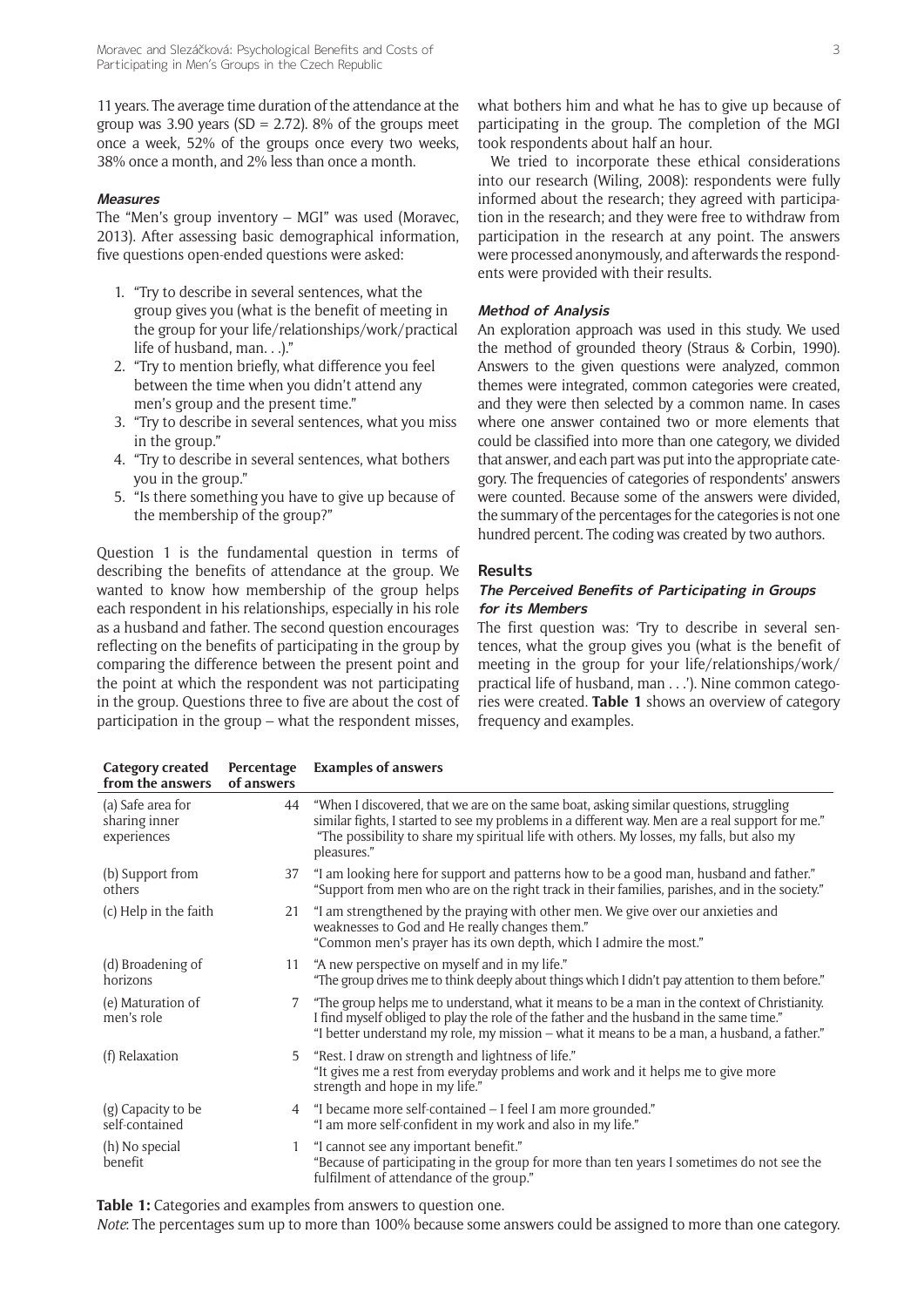## **Perceived Benefits by Comparing between the Present Point and the Point at which the Respondent did not attend any Group**

The second question asked: 'Try to mention briefly, what difference you feel between the time when you didn't attend any men's group and the present time.' Eleven common categories were created based on the answers given. **Table 2** gives an overview of category frequency and examples.

#### **What the Members Miss in the Group**

The third question was: "Try to describe in several sentences, what you miss in the group." Twenty common categories were created. **Table 3** shows an overview of category frequency and examples.

#### **What Bothers the Members in the Group**

The fourth question was: "Try to describe in several sentences, what bothers you in the group". On the basis of the answers given, eight common categories were created. An overview of category frequency and examples of some answers are given in **Table 4**.

# **What the Respondents have to give up because of Membership of the Group**

The fifth question was: 'Is there something you have to give up because of the membership of the group?' Nine common categories were created based on the answers given. An overview of category frequency and examples of some answers are given in **Table 5**.

#### **Discussion**

In the present study, we wanted to assess the psychological benefits and costs of participating in men's groups in the Czech Republic. By using qualitative methodology, we have tried to compensate for the lack of qualitative studies in the field of males and masculinity, especially in regards to social relationships, as Whorley and Addis (2006) suggest.

The analysis of answers to the first question (Benefits of the group) shows that nearly half of the respondents consider a "safe area for sharing their experiences" (a) as very important benefit of the group. Sharing allows group members inspection of their own inner world, as states Biddulph (2010). "Support from others" (b) was important

| <b>Category created</b>                           | Percentage<br>of answers | <b>Examples of answers</b>                                                                                                                                                                                                                                                                                                                                                                                                                       |
|---------------------------------------------------|--------------------------|--------------------------------------------------------------------------------------------------------------------------------------------------------------------------------------------------------------------------------------------------------------------------------------------------------------------------------------------------------------------------------------------------------------------------------------------------|
| (a) Broadening<br>of horizons                     | 17                       | "The difference is in my ability to perceive the events and people around me. Before I<br>accepted all the events unconsciously, as something obvious, but nowadays I feel more<br>humble."<br>"I am interested in everything related to life and this widens my horizons."                                                                                                                                                                      |
| (b) Support from<br>others                        | 15                       | "The difference is big. I feel fulfilled, I get to know other men's lives, we are now in<br>together, we try support each other. I did not experience that before."<br>"I perceive the difference in everything, mostly I feel, I am not longer alone against my<br>problems. My wife is a support for me, but she cannot help me in everything. Now I can<br>come to the group and ask for a pray, a help or an advise."                        |
| (c) Personal growth                               | 13                       | "I feel a bigger inner peace in myself."<br>"The community is important for my personal growth."                                                                                                                                                                                                                                                                                                                                                 |
| (d) Safe area for<br>sharing inner<br>experiences | 13                       | "When I didn't attend the group, I went through a period when I missed being part of a<br>community where I could share myself. I was not able to express, what I felt. The group<br>allows me to do this. I can share myself with people who understand me."<br>"The difference is that I know now that all men have similar problems, worries, joys,<br>hopes. I am not alone. Their example, encouragement, advice is a great benefit to me." |
| (e) Help in the faith                             | 10                       | "Increase in the faith and the trust of the real God's presence in our lives."<br>"Now I can experience God through the community more than I ever did."                                                                                                                                                                                                                                                                                         |
| (f) Capacity to be<br>self-contained              | 10                       | "I try hard to be more myself, any pretense is not necessary. I fight with failures and lack<br>of success. I am more humble."<br>"I used to succumb to anxiety, fear, which was related to my life tasks or church. I gained<br>courage, decisiveness to contribute to positive things."                                                                                                                                                        |
| (g) Maturation of<br>men's role                   | 6                        | "A man has been born in me - in the past I missed the masculine patterns."<br>"I am subjectively more the man - perhaps I understand myself and other men better<br>now."                                                                                                                                                                                                                                                                        |
| (h) Change to the<br>better                       | 6                        | "Personal growth."<br>"I feel I have found something I was missing, something I have found in my core."                                                                                                                                                                                                                                                                                                                                          |
| (i) Difficult<br>comparing                        | 3                        | "In my case the conversion to Christianity was made at the same time as I started to visit<br>the men's group. So it is difficult to compare."<br>"I do not know how to describe the difference. There is the difference, but there are also<br>other circumstances. So I do not know how to describe it precisely."                                                                                                                             |
| (j) No perceived<br>difference                    | 3                        | "I cannot see any difference on my own."<br>"The group does not influence me so much."                                                                                                                                                                                                                                                                                                                                                           |
| (k) "I do not know."                              | 3                        | "I do not know yet."<br>"I cannot specify it."                                                                                                                                                                                                                                                                                                                                                                                                   |

**Table 2:** Categories and examples from answers to question two.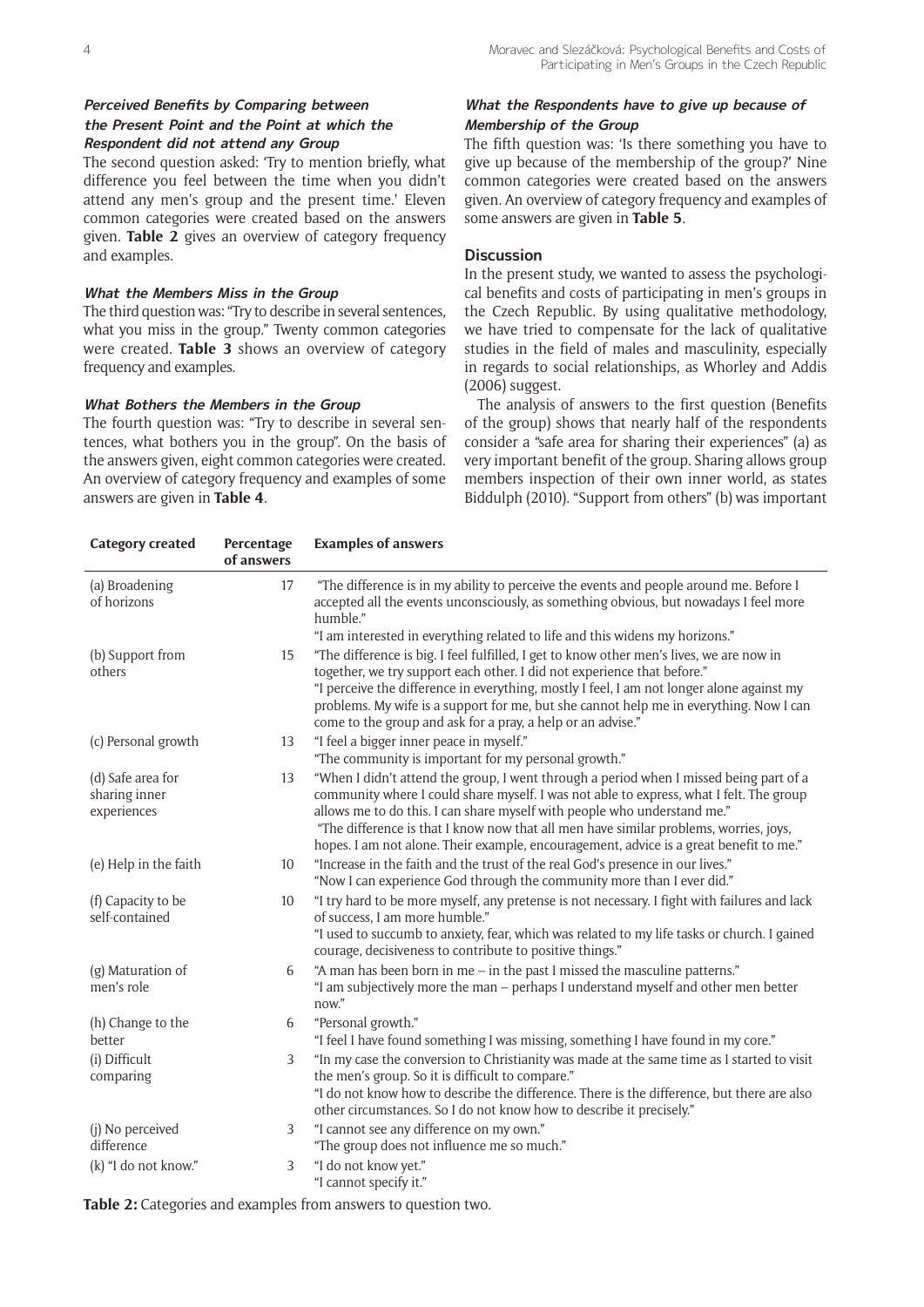Moravec and Slezáčková: Psychological Benefits and Costs of Participating in Men's Groups in the Czech Republic

| <b>Category created</b>                                                      | Percentage<br>of answers | <b>Examples of answers</b>                                                                                                                                                                                                                     |
|------------------------------------------------------------------------------|--------------------------|------------------------------------------------------------------------------------------------------------------------------------------------------------------------------------------------------------------------------------------------|
| (a) Missing better themes for the<br>discussion                              | 17                       | "Sometimes there is 'a fake theme' followed by 'a fake<br>discussion,' what makes me really bored."<br>"I miss more actual themes: education of the children,<br>problems with work"                                                           |
| (b) Missing the genuine sharing                                              | 11                       | "I miss higher tolerance in the discussion."<br>"I miss more genuine sharing - that everyone tells how he<br>understands the topics we discuss."                                                                                               |
| (c) Missing the maintenance of<br>the discipline                             | 9                        | "I miss the discipline during speaking (length)."<br>"I probably miss stricter rules which would finish the discussion<br>before it changed into chatting."                                                                                    |
| (d) Missing other activities out of<br>the group                             | 8                        | "I miss some joint activity - work, voluntary work"<br>"I would appreciate other forms of our meetings, as weekend<br>spent together, trip etc."                                                                                               |
| (e) Missing more men in the<br>group                                         | 4                        | "I miss some of my friends here."<br>"I miss some men here - but I have probably no chance to<br>change it."                                                                                                                                   |
| (f) Missing more relaxation                                                  | 4                        | "I miss some time just for talking."<br>"I miss more relaxation."                                                                                                                                                                              |
| (g) Missing better relationships                                             | 4                        | "We do not help each other much."<br>"I miss more mutual relationships and friendships."                                                                                                                                                       |
| (h) Missing the participation of<br>more men in planning and<br>organization | 3                        | "I would appreciate if more people were willing to involve in<br>preparation of the program."<br>"I wish members would feel more responsibility for the program<br>of the meeting so they would take a part in its preparation."               |
| (i) Missing the presence of the<br>priest in the group                       | 2                        | "A visit of a good priest."<br>"A presence of the priest."                                                                                                                                                                                     |
| (j) Missing music                                                            | 2                        | "Meditation songs (taize)."<br>"Perhaps more songs. Songs allow us to praise the Lord in a<br>special way - I admire it."                                                                                                                      |
| (k) Missing beating drums                                                    | 2                        | "Beating drums."<br>"I miss beating drums- most of the members do not like it."                                                                                                                                                                |
| (I) Missing more enthusiasm                                                  | 1                        | "The group needs more enthusiasm and joy $-$ we used to meet<br>in the evening and we are too tired now."<br>"For the last 2-3 years I feel some tiredness and exhaustion. In<br>the first years of group's existence it was something great." |
| (m) Missing women                                                            | 1                        | "Although we are a men's group, sometimes I miss a feminine<br>element (i. m. sometimes the presence of women)."                                                                                                                               |
| (n) Judging is difficult                                                     | 6                        | "I cannot express an overall judgement of my time in the<br>group. At every meeting the atmosphere is different and I feel<br>differently."<br>"I cannot express it."                                                                          |
| (o) Nothing important                                                        | 11                       | "Actually I do not find anything. I do not think we miss<br>something."<br>"I do not know. I think the groups fulfil my expectations."                                                                                                         |

**Table 3:** Categories and examples from answers to question three.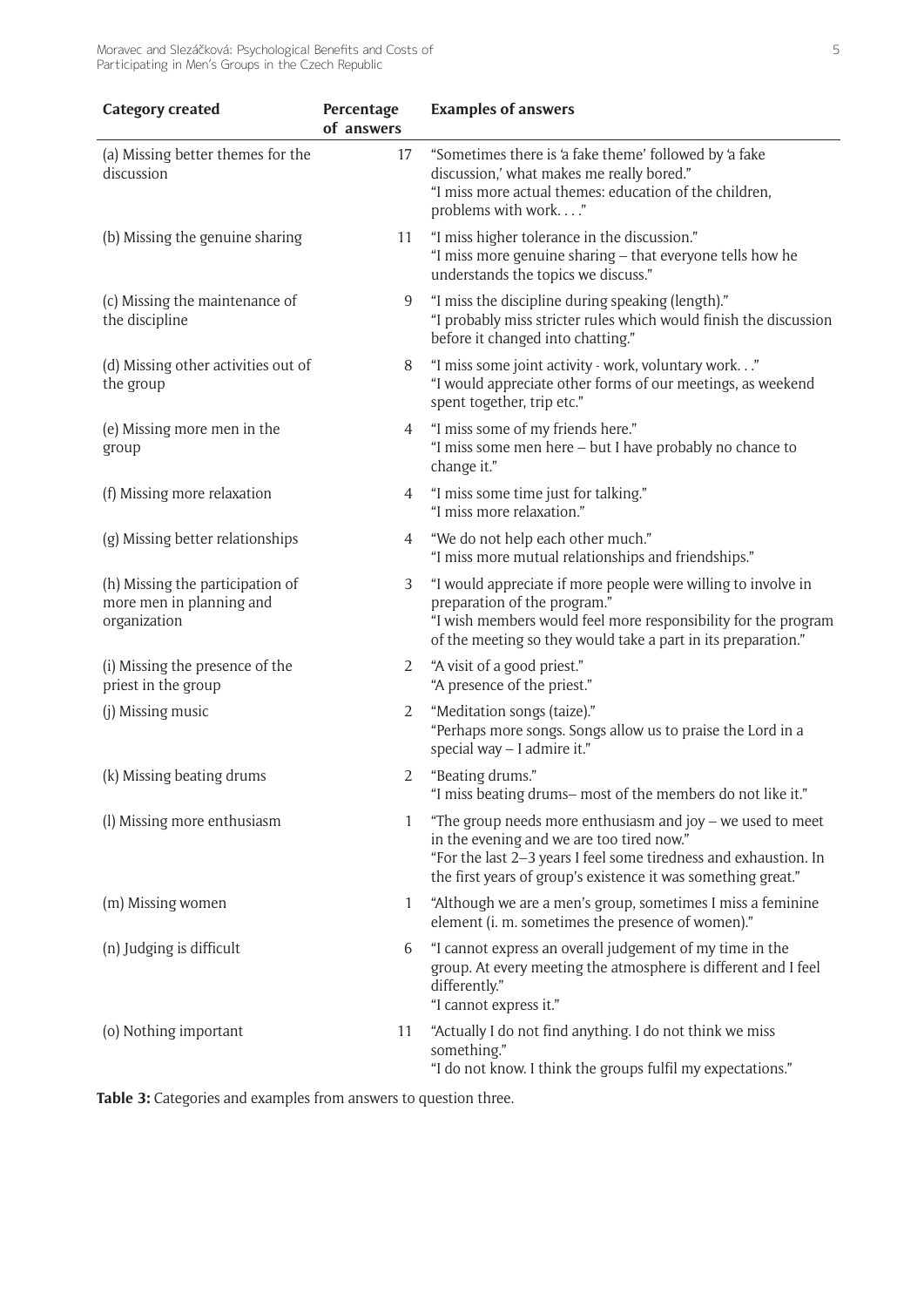| <b>Category created</b>                        | Percentage<br>of answers | <b>Examples of answers</b>                                                                                                                                                                                                                                |
|------------------------------------------------|--------------------------|-----------------------------------------------------------------------------------------------------------------------------------------------------------------------------------------------------------------------------------------------------------|
| (a) Lack of the genuine sharing                | 16                       | "Phrases or speaking about 'nothing' bothers me."<br>"We often miss the sharing. We discuss common themes like the Church or<br>politics, but we do not speak about our real lives."                                                                      |
| (b) Monologues of some<br>members              | 9                        | "I am bothered when somebody does not respect his given time for sharing."<br>"I am bothered by talkative people and by their self-centeredness."                                                                                                         |
| (c) Indiscipline                               | 8                        | "I am bothered by bad time keeping by some members."<br>"I am bothered by the irregular attendance of some members."                                                                                                                                      |
| (d) Tiredness because of the<br>late beginning | 6                        | "I am bothered by my tiredness, late return home and sometimes uselessly<br>stretched out theme for discussion."<br>"The meetings are scheduled too late."                                                                                                |
| (e) Passivity                                  | 4                        | "I am bothered of the passivity of some members."<br>"I expect more activity from others."                                                                                                                                                                |
| (f) Discussed themes                           | 4                        | "Sometimes it is only about theory."<br>"I miss clearer specification of the theme of the meeting."                                                                                                                                                       |
| (g) Bad relationships                          | 3                        | "There is a too little time scheduled for personal discussion."<br>"Sometimes I am bothered by the behavior of somebody in the group."                                                                                                                    |
| (h) Own weaknesses                             | $\overline{2}$           | "Our weaknesses."<br>"Sometimes I create difficulties for myself."                                                                                                                                                                                        |
| (i) Embrace                                    | $\mathbf{1}$             | "I am an introvert and sometimes physical contact (embrace) bothers me."<br>"Nevertheless I feel honest relationships I do not need to embrace anybody."                                                                                                  |
| (j) Logistical problems                        | 1                        | "Sometimes the group takes place on the other side of the town and it takes<br>too long to get there."<br>"I cannot host the group at my flat – the neighbors would be angry because<br>of beating drums and without beating there is something missing." |
| (k) Absence of the group                       | 1                        | "I do not like when the group does not meet."                                                                                                                                                                                                             |
| (l) Difficult to express                       | $\mathbf{1}$             | "I cannot judge it yet."<br>"I cannot express it."                                                                                                                                                                                                        |
| (i) Nothing bothers                            | 11                       | "I find nothing annoying."<br>"I do not have any objections. I thing we complete each other very well."                                                                                                                                                   |

**Table 4:** Categories and examples from answers to question four.

| <b>Category created from</b><br>the answers                                                 | Percentage<br>of answers | <b>Examples of answers</b>                                                                                                                                                                                                                                                                                                                 |
|---------------------------------------------------------------------------------------------|--------------------------|--------------------------------------------------------------------------------------------------------------------------------------------------------------------------------------------------------------------------------------------------------------------------------------------------------------------------------------------|
| (a) Giving up free time and<br>relaxes                                                      | 30                       | "Sleeping and the comfort of home."<br>"Probably only sleep. "                                                                                                                                                                                                                                                                             |
| (b) Giving up time with<br>family                                                           | 17                       | "Family time."<br>"There is one more evening for my wife when she has to look after our<br>children just on her own."                                                                                                                                                                                                                      |
| (c) Positive benefit of<br>membership despite giving<br>up free time or time with<br>family | 12                       | "I give up some home time, but it is worth it. My wife understands it and it is<br>very important for me that she tolerates, or perhaps even likes it."<br>"I am not with my family, but my wife and my son understands, and they are<br>looking forward to my return. I find it beneficial for all of us."                                |
| (d) Giving up time with<br>family, which makes<br>difficulties                              | 9                        | "I give up my time with my wife and my children. If there is not a good<br>atmosphere at home, I miss the group."<br>"It is always difficult decision - to leave my wife and children or to miss the<br>meeting I know I am needed at home and it would be a difficult evening<br>for my wife. Because of this I do not attend regularly." |
| (e) Giving up other activities                                                              | 8                        | "I cannot pursue my hobby."<br>"I miss time which could be spent with other friends, but it is only a matter of<br>time management."                                                                                                                                                                                                       |
| (f) Missing own attitudes                                                                   | 2                        | "I miss my pride and my narcissism."<br>"I miss my childish fear."                                                                                                                                                                                                                                                                         |
| (g) Difficult to express                                                                    | 1                        | "It is difficult to express."                                                                                                                                                                                                                                                                                                              |
| (h) Nothing important                                                                       | 11                       | "There is nothing important that I miss."<br>"Nothing important."                                                                                                                                                                                                                                                                          |

**Table 5:** Categories and examples from answers to question five.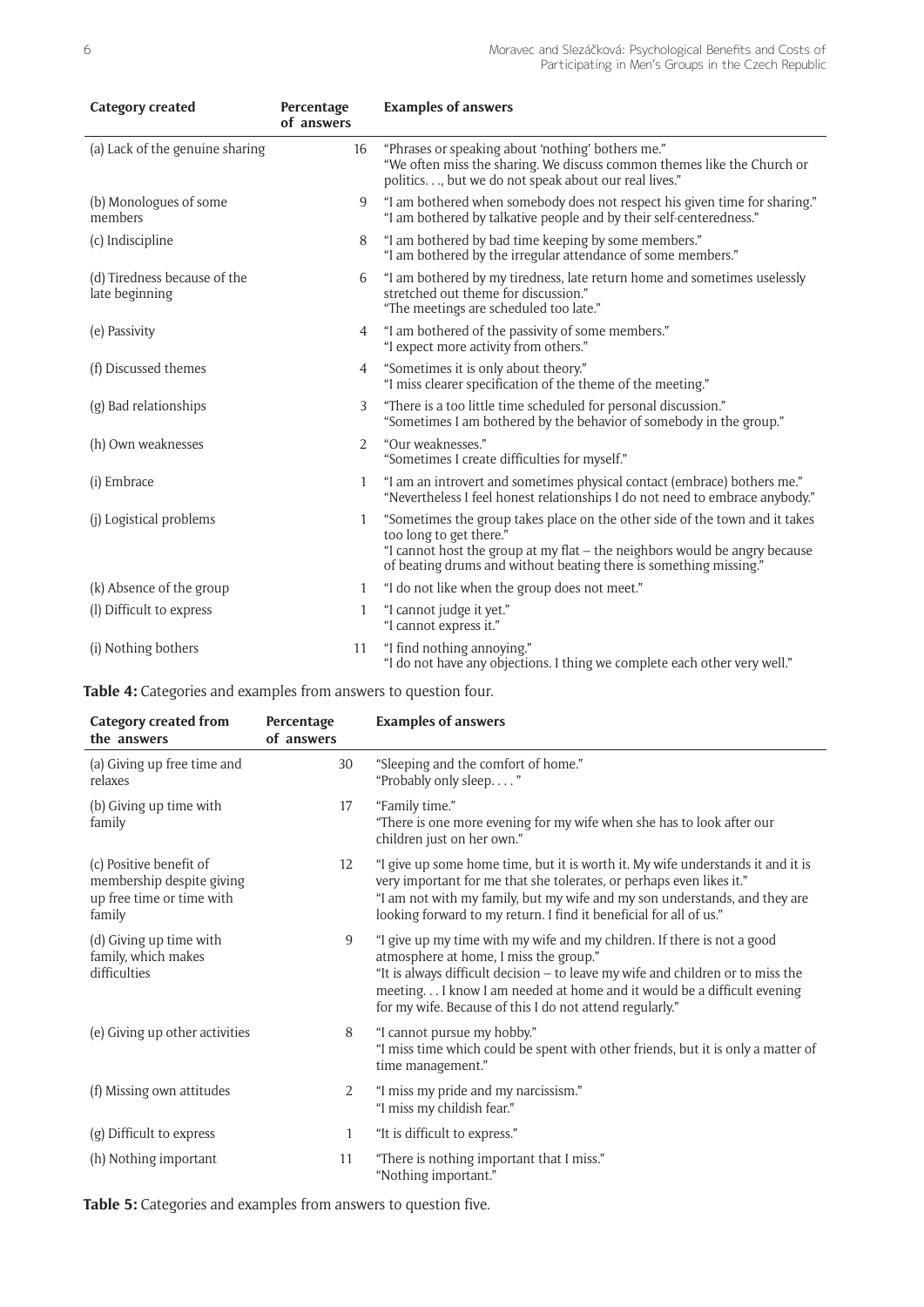for more than a third of respondents. The importance of social relations among the men's group members is mentioned in a study by McCalman et al. (2010). "Help in experiencing one's own faith in God" (c) was important for a fifth of respondents and (d) "Broadening of horizons" for 17% of them. Rohr (2011) discusses the importance of healthy spirituality for mature manhood. The importance of religiosity for men is also discussed by Mahalik, and Lagan (2001). "Maturation of men's role" was important for 7% of the respondents. A study by McCalman et al. (2010) also demonstrated the utility of men's groups that help their members to take responsibility for themselves and their families.

The analysis of the answers to the second question (Difference between participating over time) shows that the main common category (a) is "Broadening of horizons" (17%). The importance of spirituality appears as an important issue for maturation in life. Although answers to the second question were similar to those of the first question, there were five new categories which presented: (c) Personal growth (13%), (f) Capacity to be self-contained (10%), (h) Change for the better (5%), (i) Difficult comparing (3%), and (k) "I do not know" (3%). These categories seem to highlight the progress participants made rather than their current status.

The main negative aspect of the groups' appears to be a lack of genuine sharing among members. Respondents express the desire for genuine sharing, which is fundamental to the group and requires trust. They are concerned about the monologues of some group members or situations when the sharing changes into plain chatting without a personal dimension. The members also consider it important to keep to the schedule of the group meeting. Also, clear rules for the discussion are welcomed. This is appealing to a moderator of the group in terms of overseeing the process from the beginning to the end of the meeting, and also during discussions. In relation to the membership of the group, respondents miss their free time and the time they could be spending with their family. Some express the importance of the group despite their family, but others admit that it creates tension within their families.

If we integrate the answers in which the respondents express they do not miss anything important when in the groups with the respondents who did not answer, we note that 40% of respondents did not find any disadvantage to participating in the group. Similarly, we can note that 50% of respondents did not find any disadvantage to participating in the group and 40% of them did not find anything important missing as a result of their membership in the group.

The importance of sharing inner experiences is presented as the main common category (a) in the first question's answers (44%), and the fourth category (d) in the second question's answers (13%). These answers show us that the main benefit to participating in the group is a safe area for sharing inner experiences. They also show us that a desire for genuine sharing seems to be the most important requirement for attendees.

#### **Study Limitations and an Orientation for Future Research**

One limitation of our study could be the omission of answers to questions regarding negative experiences of participating, that is, what the responders miss in the group, what bothers them and what they have to give up because of their membership. We have assumed that they left the answers blank because they do not miss anything, there is nothing bothering them or there is nothing they had to give up. However, we must also note that respondents might have left the answer blank for some other reason. An improved formulation for the questions could be:

- 1. "Try to describe in several sentences, what you miss in the group. If you do not find anything you miss, please write: I do not miss anything."
- 2. "Try to describe in several sentences, what bothers you in the group. If you do not find anything what bothers you, please write: I am not bothered by anything."
- 3. "Is there something you had to give up because of membership in the group? If you do not find anything you had to give up because of the membership, please write: I didn't have to give up anything."

A further limitation of our study could be the qualitative processing of respondent's answers by two researchers. The interrater reliability was considered to be the agreement between raters, but Cohen's kappa cannot be calculated. Analysing the answers by three or more researchers in an independent way, "triangulation" (Denzin, 1989), could be considered as more effective. Our way of processing was used especially because of the number of respondents – data processing by three separate researchers would have been very expensive and time consuming.

In spite of the aforementioned limitations to our study, we believe that our results bring interesting revelations that enrich the less explored area of the impact of men's participation in men's groups on their quality of life. The results of our study will hopefully ignite an interest in further research in this field. Comparisons of our study with results with other (non-Christian) men's groups could also be interesting. Deep interviews with the leaders of groups which have been established for a longer length of time and an analysis of their previous problems could be useful for such groups only at the initial formation stages. It suggests that Christian men take benefit from meeting together with other men in order to share their inner experiences in their lives.

#### **Competing Interests**

The authors declare that they have no competing interests.

#### **Notes**

<sup>1</sup> Nowadays a lot of activities are organized by three associations: YMCA Familia [\(www.familia.cz](http://www.familia.cz)), YMCA Setkání (www.setkani.org) and Centrum pro rodinu ([www.centrumprorodinu.cz](http://www.centrumprorodinu.cz/)).